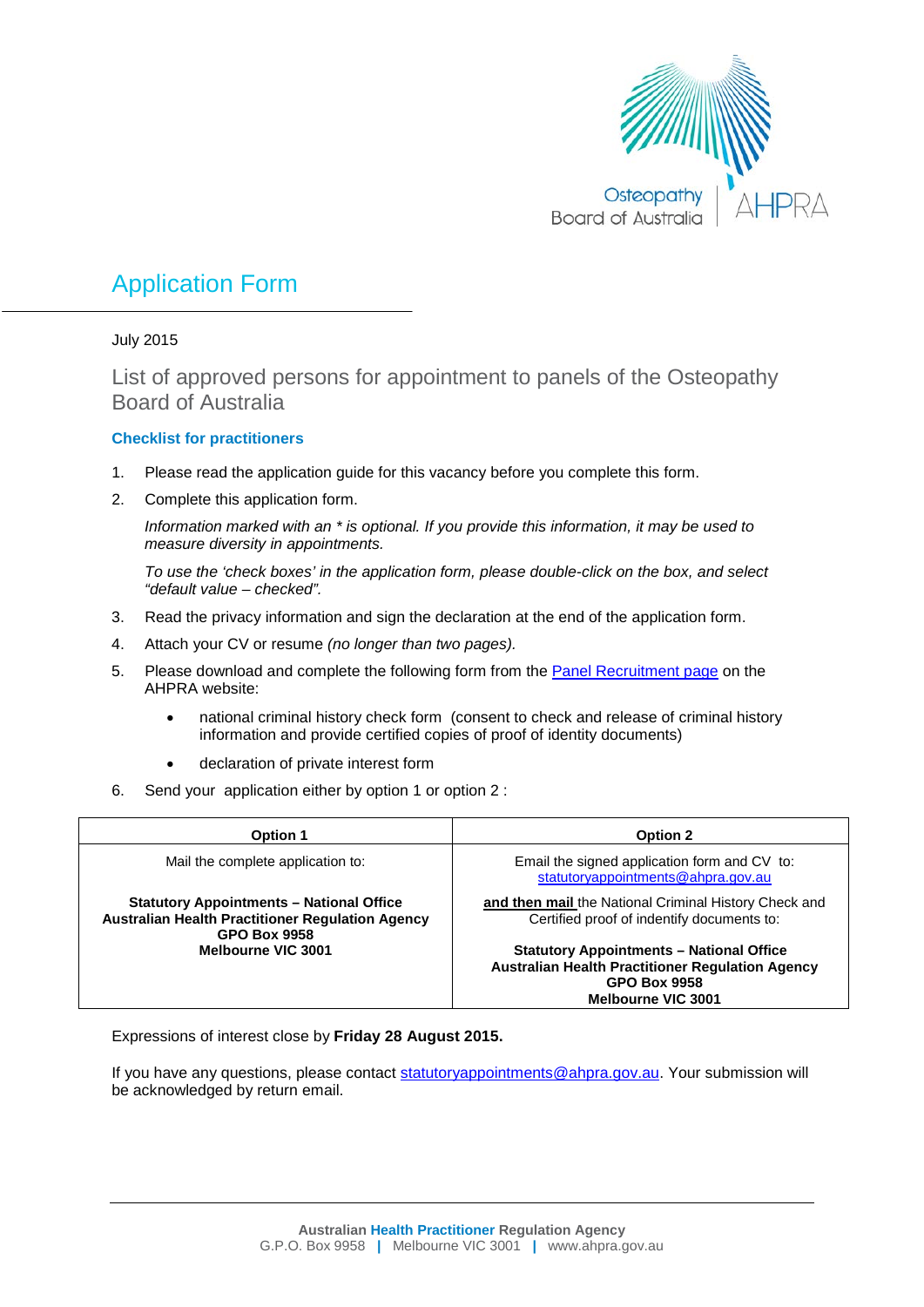**Application form - for appointment to the list of approved persons for appointment to health panels, performance and professional standards hearings panels of the Osteopathy Board of Australia**

| Your principal place of practice*: | $\Box$ ACT $\Box$ NT $\Box$ TAS $\Box$ SA $\Box$ WA |  |
|------------------------------------|-----------------------------------------------------|--|
|                                    |                                                     |  |

*\*Recruitment in accordance with s183(2) of the National Law, to the extent practicable, will exclude individuals whose residence or principal place of practice is in a co-regulatory jurisdiction (i.e. NSW).*

Health practitioner applicants:

| Please advise areas of expertise: |  |
|-----------------------------------|--|
|                                   |  |

## **Section 1: Personal details**

| <b>Title</b>                                                                           | $\mathsf{Mrs} \ \Box \quad \mathsf{Ms} \ \Box \quad \mathsf{Miss} \ \Box$<br>Dr $\Box$<br>Mr<br>Other $\square$ : |
|----------------------------------------------------------------------------------------|-------------------------------------------------------------------------------------------------------------------|
| <b>Surname</b>                                                                         |                                                                                                                   |
| <b>First name</b>                                                                      |                                                                                                                   |
| Other names                                                                            |                                                                                                                   |
| Date of birth                                                                          |                                                                                                                   |
| Gender                                                                                 | Female $\Box$<br>Male $\square$<br>Other                                                                          |
| <b>Residential address and postcode</b>                                                |                                                                                                                   |
| Postal address and postcode<br>(if different from above)                               |                                                                                                                   |
|                                                                                        | <b>Business:</b>                                                                                                  |
| <b>Telephone</b>                                                                       | <b>After hours:</b>                                                                                               |
|                                                                                        | <b>Mobile:</b>                                                                                                    |
| <b>Preferred email address</b>                                                         |                                                                                                                   |
| Do you live in a rural/remote area?                                                    | Yes $\Box$<br>No                                                                                                  |
| Do you identify as an Aboriginal<br>person and/or a Torres Strait Islander<br>person?* | Yes $\Box$<br>No                                                                                                  |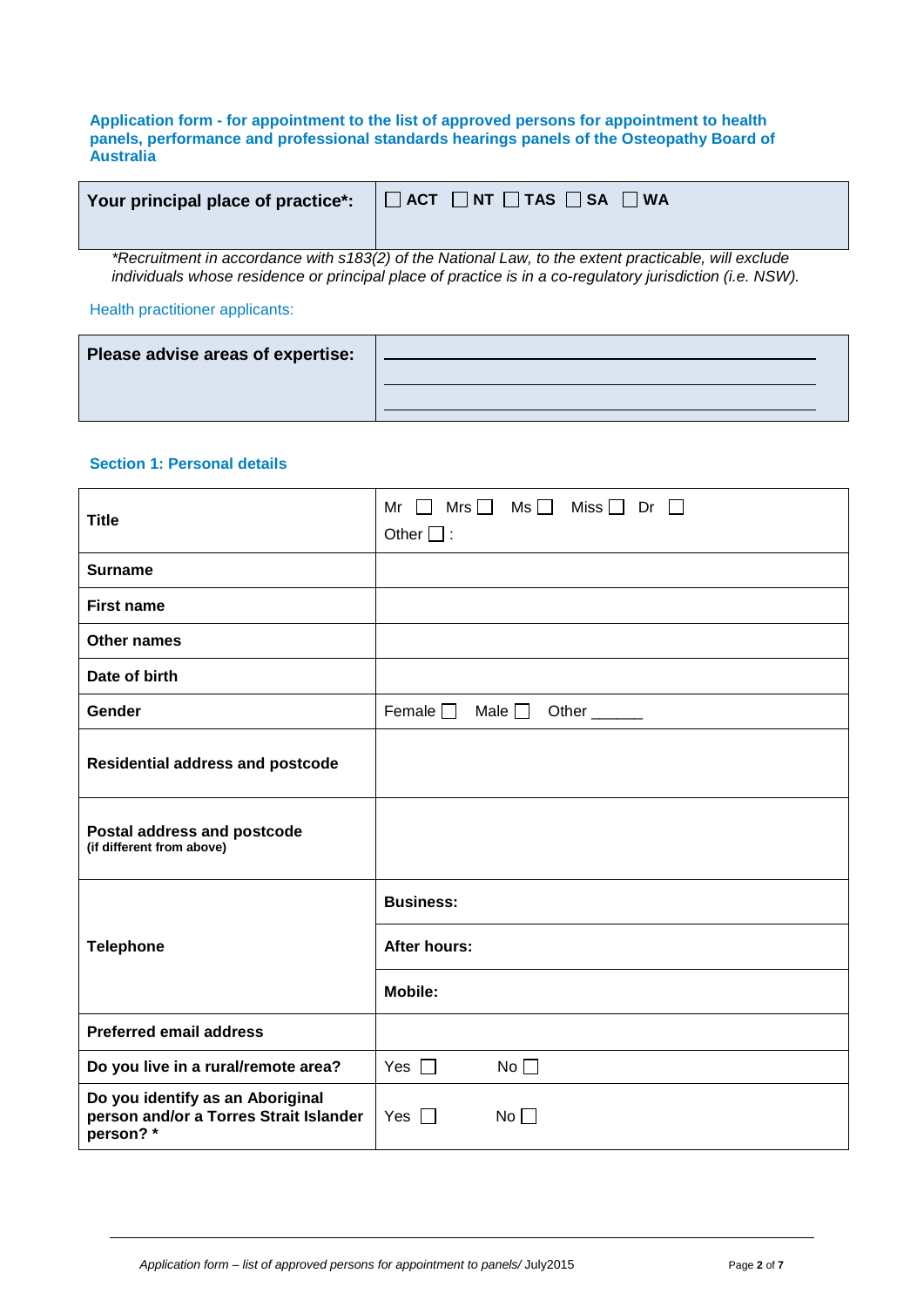| Were either of your parents born<br>overseas? *          | $Yes$                   | $No$ $ $                                                        |
|----------------------------------------------------------|-------------------------|-----------------------------------------------------------------|
| Are you an Australian citizen?*                          | Yes                     | $No$ $\Box$<br>If no, what is your current status in Australia? |
| Do you speak a language other than<br>English at home? * | Yes $\Box$<br>Comments: | No II                                                           |
| Do you identify as a person with a<br>disability? *      | Yes<br>Comments:        | No L                                                            |

*Please note that the information marked with an \* is optional. If you provide this information, it may be used to measure diversity in appointments*

| Declaration of status of a government<br>employee:                                                                                             | Yes l | Noll                                           |
|------------------------------------------------------------------------------------------------------------------------------------------------|-------|------------------------------------------------|
| Should you be successful, please be aware                                                                                                      |       | If yes, name of organisation and contact name: |
| that AHPRA will request an<br>acknowledgement of permission from your<br>employer to be appointed as a<br>board/committee/panel member, and/or |       |                                                |
| receive remuneration.                                                                                                                          |       |                                                |

#### **Section 2: Assessing your eligibility for appointment**

#### **Please answer all of the questions below.**

| <b>Registration details</b> | Do you hold registration with the Osteopathy Board of Australia?<br>Yes<br>No |  |
|-----------------------------|-------------------------------------------------------------------------------|--|
|                             | If yes, what is your registration number?                                     |  |
|                             |                                                                               |  |

**Section 3: Summary of qualifications, experience, employment and membership of other bodies**

• **Please attach** your resume or CV to this application (**no longer than 2 pages**). In addition, please complete the summary below

| Qualifications and training - please<br>summarise                                                             |
|---------------------------------------------------------------------------------------------------------------|
| (qualification/s may be in addition to the<br>qualification recognised for registration<br>in the profession) |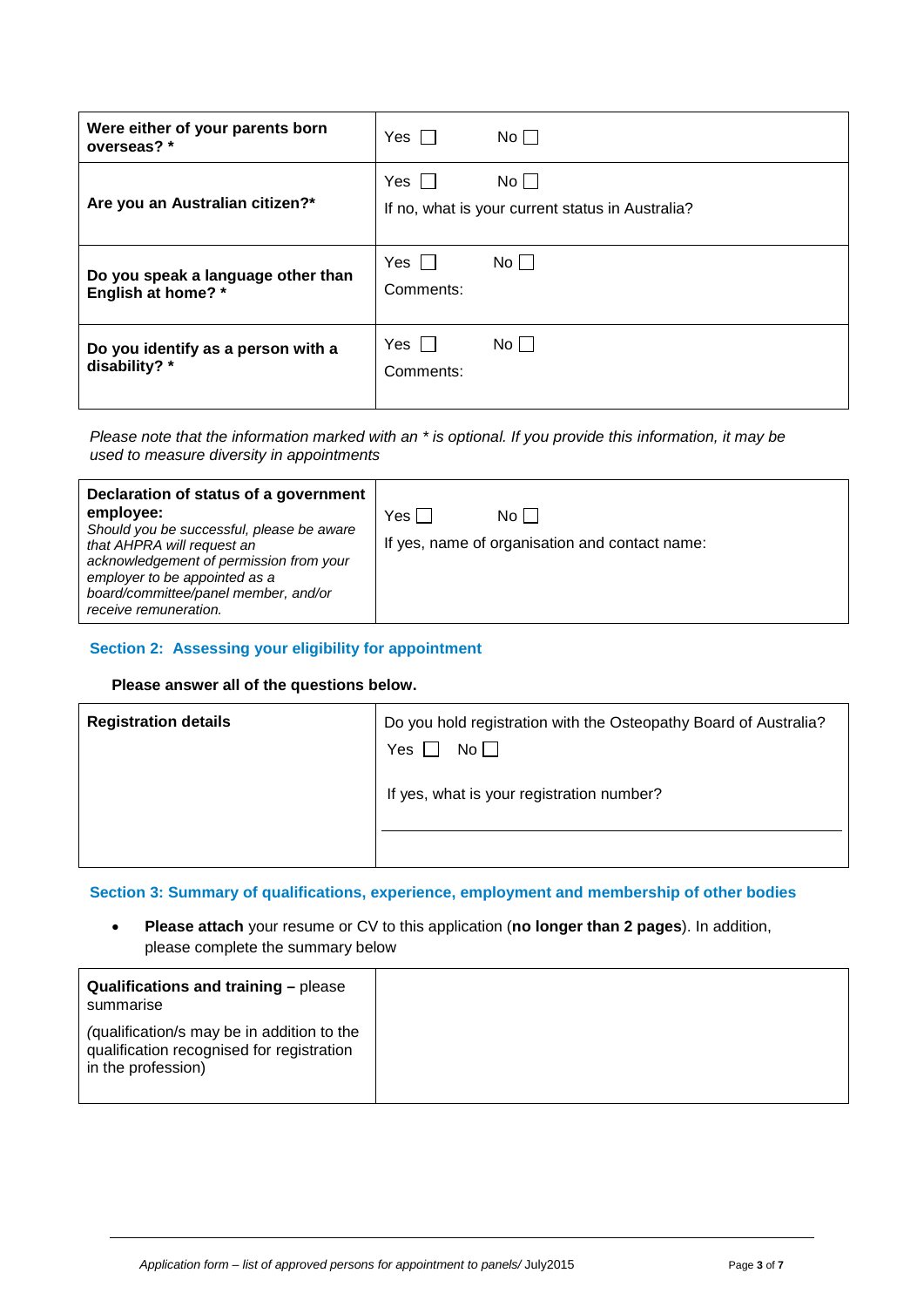## **Are you a registered health practitioner –**

| in current clinical practice?<br>$\bullet$                                                            | $Yes$  | No          |
|-------------------------------------------------------------------------------------------------------|--------|-------------|
| with education and training<br>$\bullet$<br>expertise?                                                | Yes II | $No$ $\Box$ |
| other (please specify)<br>$\bullet$<br>(e.g. practising in an administrative or<br>academic capacity) | Yes I  | $No$ $\Box$ |

# Employment:

| <b>Employment</b>                                                                    | Employer | <b>Position</b> | <b>Date of Service</b> |
|--------------------------------------------------------------------------------------|----------|-----------------|------------------------|
| <b>Current full-time</b><br>employment<br>(Please indicate role if<br>self-employed) |          |                 |                        |
| <b>Current part-time</b><br>employment                                               |          |                 |                        |
| <b>Previous employment</b><br>(please list)                                          |          |                 |                        |

#### **Membership on Boards established under, or relevant to, the National Registration and Accreditation Scheme**

| Have you ever previously been appointed by the                           | $No$                                   |
|--------------------------------------------------------------------------|----------------------------------------|
| <b>Ministerial Council to one of the 14 National</b>                     | Yes                                    |
| Boards?                                                                  | If yes, which Board?                   |
| Are you currently a member of a committee of a<br><b>National Board?</b> | Yes I<br>No II<br>If yes, which Board? |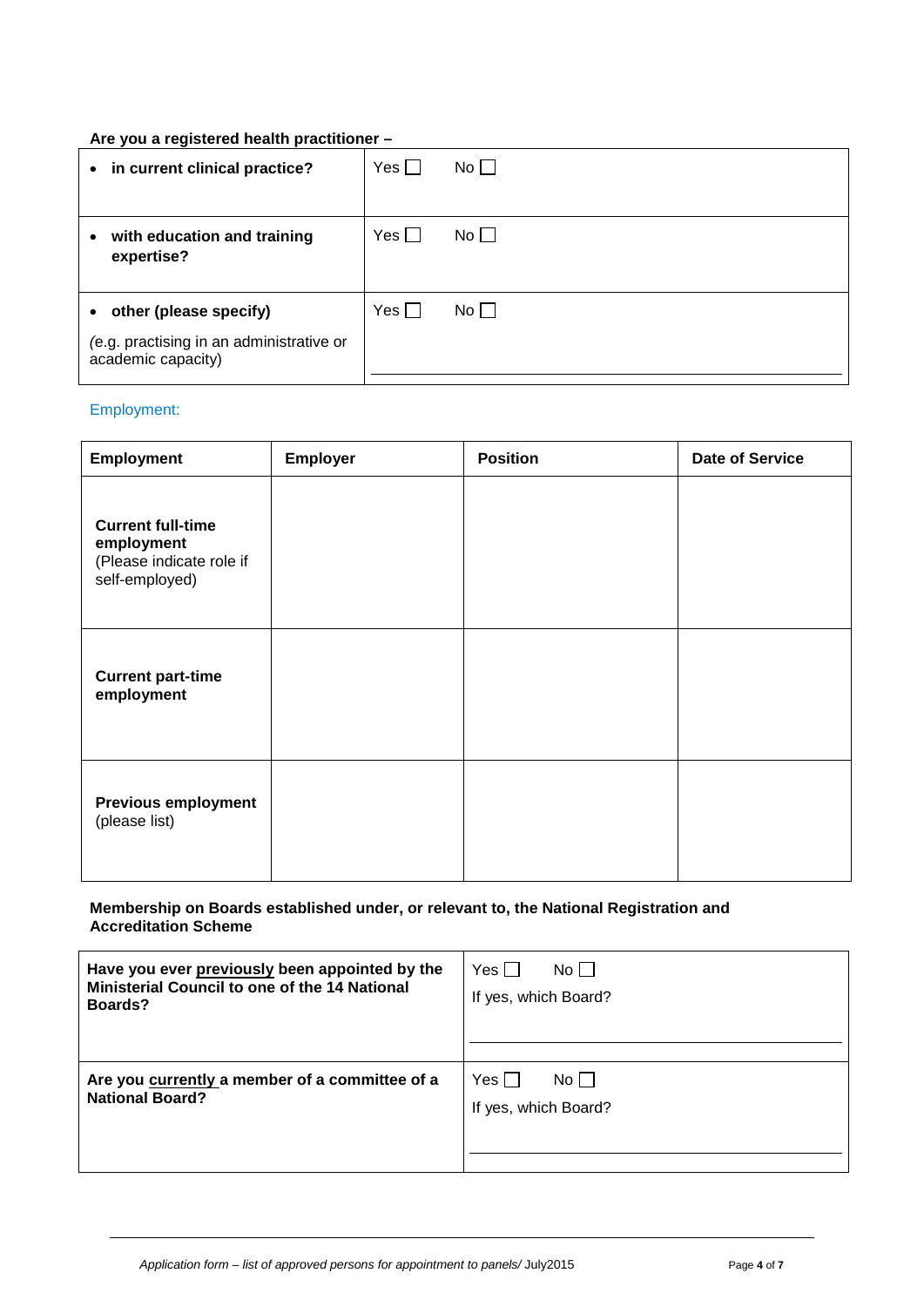| Are you currently a member of any other body<br>relevant to the National Scheme?<br>(eg a NSW health professions council; a health<br>conduct or performance panel or committee; or an<br>accreditation authority)? | No H<br>Yes l<br>If yes, what body/ies? |
|---------------------------------------------------------------------------------------------------------------------------------------------------------------------------------------------------------------------|-----------------------------------------|
|                                                                                                                                                                                                                     |                                         |
| Do you have any conflicts of interest to declare?                                                                                                                                                                   | Yes II<br>No L I                        |
| Eq. Should you be appointed, will you have any actual or<br>possible conflicts of interest                                                                                                                          | If yes, details:                        |
|                                                                                                                                                                                                                     |                                         |

#### Memberships:

List memberships on all bodies, government and non-government (i.e. board memberships, committees, council memberships, community groups).

#### **Current:**

| <b>Body</b> | <b>Position</b> | <b>Period of service</b><br>(eg. 2006-current) | No. of times<br>appointed |
|-------------|-----------------|------------------------------------------------|---------------------------|
|             |                 |                                                |                           |
|             |                 |                                                |                           |
|             |                 |                                                |                           |

#### **Past:**

| <b>Body</b> | <b>Position</b> | Period of service (e.g. 2006-<br>2007) |
|-------------|-----------------|----------------------------------------|
|             |                 |                                        |
|             |                 |                                        |
|             |                 |                                        |
|             |                 |                                        |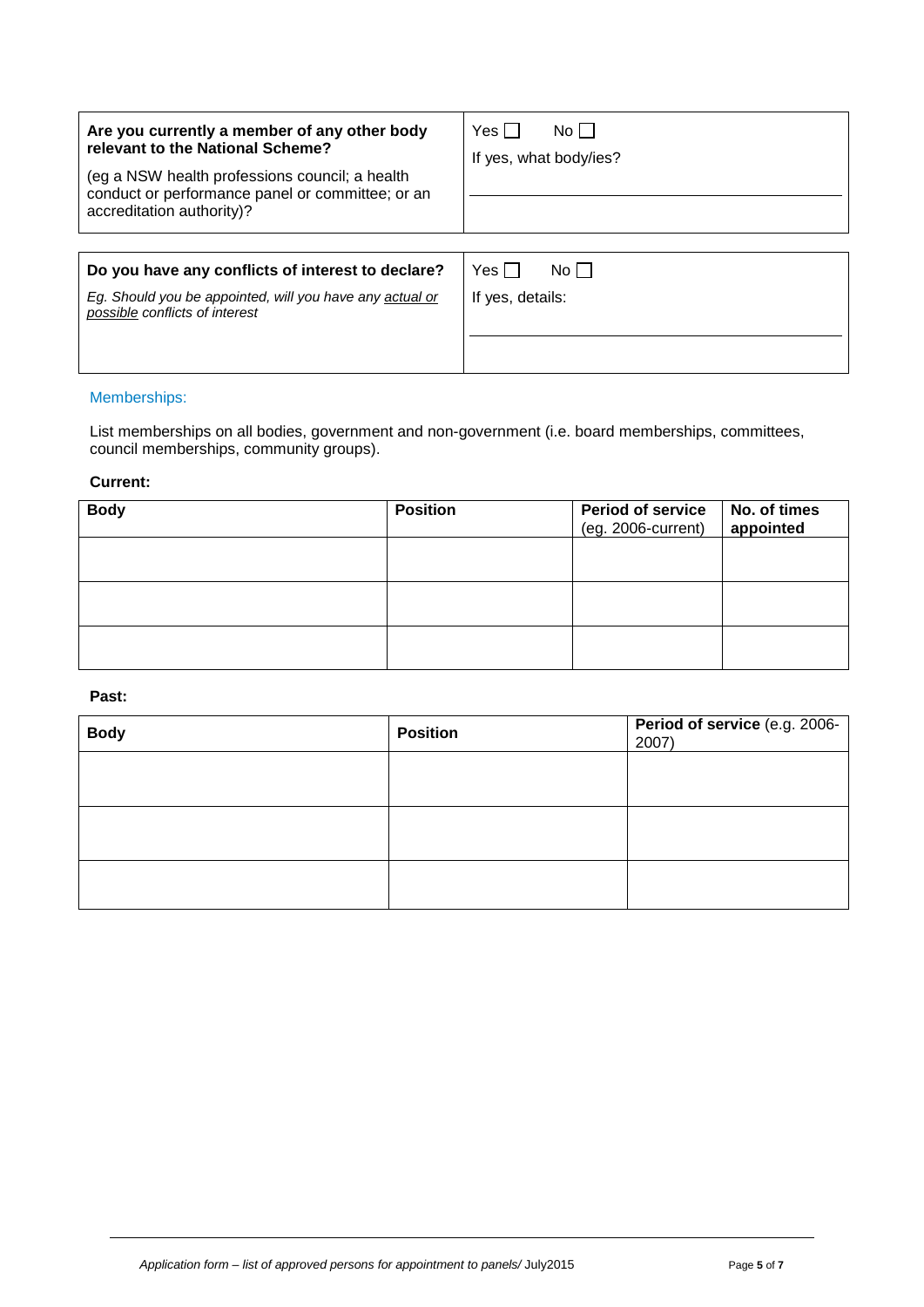# **Section 4: Referees**

Provide the names and contact details of two or three referees, noting their relationship with you.

| Referee 1                          |
|------------------------------------|
| <b>Name</b>                        |
| <b>Position</b>                    |
| <b>Contact phone</b>               |
| Email                              |
| <b>Relationship with candidate</b> |
|                                    |
| Referee 2                          |
|                                    |
| <b>Name</b>                        |
| <b>Position</b>                    |
| <b>Contact phone</b>               |
| Email                              |
| <b>Relationship with candidate</b> |
|                                    |
| Referee 3                          |
| <b>Name</b>                        |
| <b>Position</b>                    |
| <b>Contact phone</b>               |
| <b>Email</b>                       |
| <b>Relationship with candidate</b> |